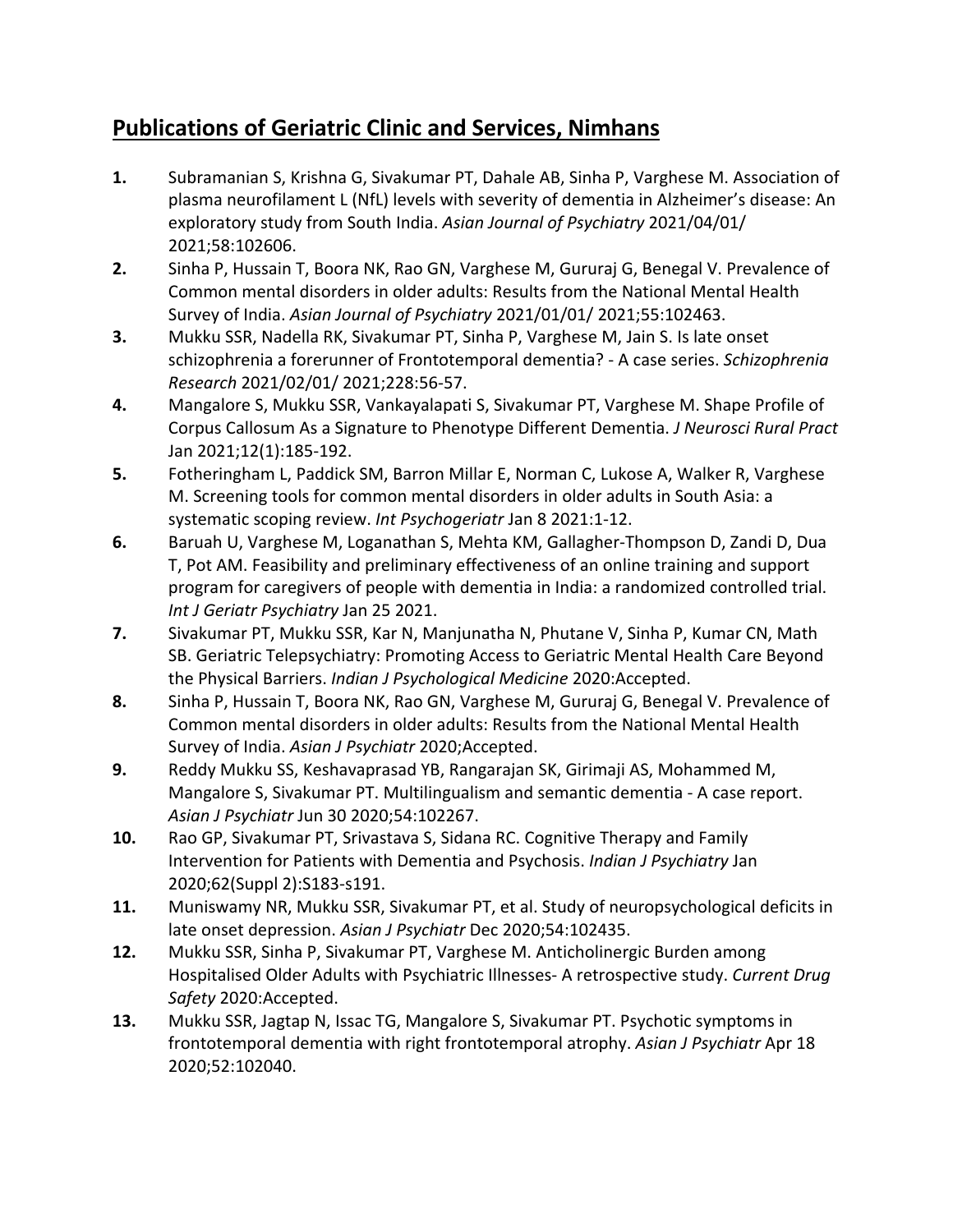- **14.** Lee J, Ganguli M, Weerman A, Chien S, Lee DY, Varghese M, Dey AB. Online Clinical Consensus Diagnosis of Dementia: Development and Validation. *J Am Geriatr Soc* Aug 2020;68 Suppl 3:S54-s59.
- **15.** Krishna G, Sivakumar PT, Dahale AB, et al. Increased prolidase activity in Alzheimer's dementia: A case-control study. *Asian J Psychiatr* Jun 18 2020;53:102242.
- **16.** Krishna G, Kn A, Kumar RS, et al. Higher levels of lysosomal associated membrane protein-2 (LAMP-2) in plasma exosomes from Alzheimer's disease: An exploratory study from South India. *Asian J Psychiatr* Feb 2020;48:101898.
- **17.** Joshi H, Bharath S, John JP, Sadanand S, Saini J, Kumar K, Varghese M. Resting state functional connectivity abnormalities and delayed recall performance in patients with amnestic mild cognitive impairment. *Brain Imaging Behav* Feb 2020;14(1):267-277.
- **18.** India State-Level Disease Burden Initiative Mental Disorders C. The burden of mental disorders across the states of India: the Global Burden of Disease Study 1990-2017. *Lancet Psychiatry* Feb 2020;7(2):148-161.
- **19.** Gautham MS, Gururaj G, Varghese M, et al. The National Mental Health Survey of India (2016): Prevalence, socio-demographic correlates and treatment gap of mental morbidity. *Int J Soc Psychiatry* Jun 2020;66(4):361-372.
- **20.** Dahale AB, Jaisoorya TS, Manoj L, Kumar GS, Gokul GR, Radhakrishnan R, Thennarasu K, Varghese M. Insomnia Among Elderly Primary Care Patients in India. *Prim Care Companion CNS Disord* May 21 2020;22(3).
- **21.** Chhabra H, Bose A, Shivakumar V, et al. Tolerance of transcranial direct current stimulation in psychiatric disorders: An analysis of 2000+ sessions. *Psychiatry Res* Feb 2020;284:112744.
- **22.** Chatterjee SS, Mitra S, Mehta UM, Sivakumar PT. Theta-burst rTMS may improve psychomotor retardation in geriatric depression - A case report. *Asian J Psychiatr* Jul 10 2020;54:102301.
- **23.** Baruah U, Shivakumar P, Loganathan S, Pot AM, Mehta KM, Gallagher-Thompson D, Dua T, Varghese M. Perspectives on Components of an Online Training and Support Program for Dementia Family Caregivers in India: A Focus Group Study. *Clin Gerontol* Oct-Dec 2020;43(5):518-532.
- **24.** Banerjee J, Jain U, Khobragade P, et al. Methodological considerations in designing and implementing the harmonized diagnostic assessment of dementia for longitudinal aging study in India (LASI-DAD). *Biodemography Soc Biol* Jul-Sep 2020;65(3):189-213.
- **25.** Amudhan S, Gururaj G, Varghese M, et al. A population-based analysis of suicidality and its correlates: findings from the National Mental Health Survey of India, 2015-16. *Lancet Psychiatry* Jan 2020;7(1):41-51.
- **26.** Tripathi R, Kumar K, Bharath S, P M, Rawat VS, Varghese M. Indian older adults and the digit span A preliminary report. *Dement Neuropsychol* Jan-Mar 2019;13(1):111-115.
- **27.** Thirthalli J, Sivakumar PT, Gangadhar BN. Preventing Late-Life Depression Through Task Sharing: Scope of Translating Evidence to Practice in Resource-Scarce Settings. *JAMA Psychiatry* Jan 1 2019;76(1):7-8.
- **28.** Sivakumar PT, Mukku SSR, Antony S, Harbishettar V, Kumar CN, Math SB. Implications of Mental Healthcare Act 2017 for geriatric mental health care delivery: A critical appraisal. *Indian J Psychiatry* Apr 2019;61(Suppl 4):S763-s767.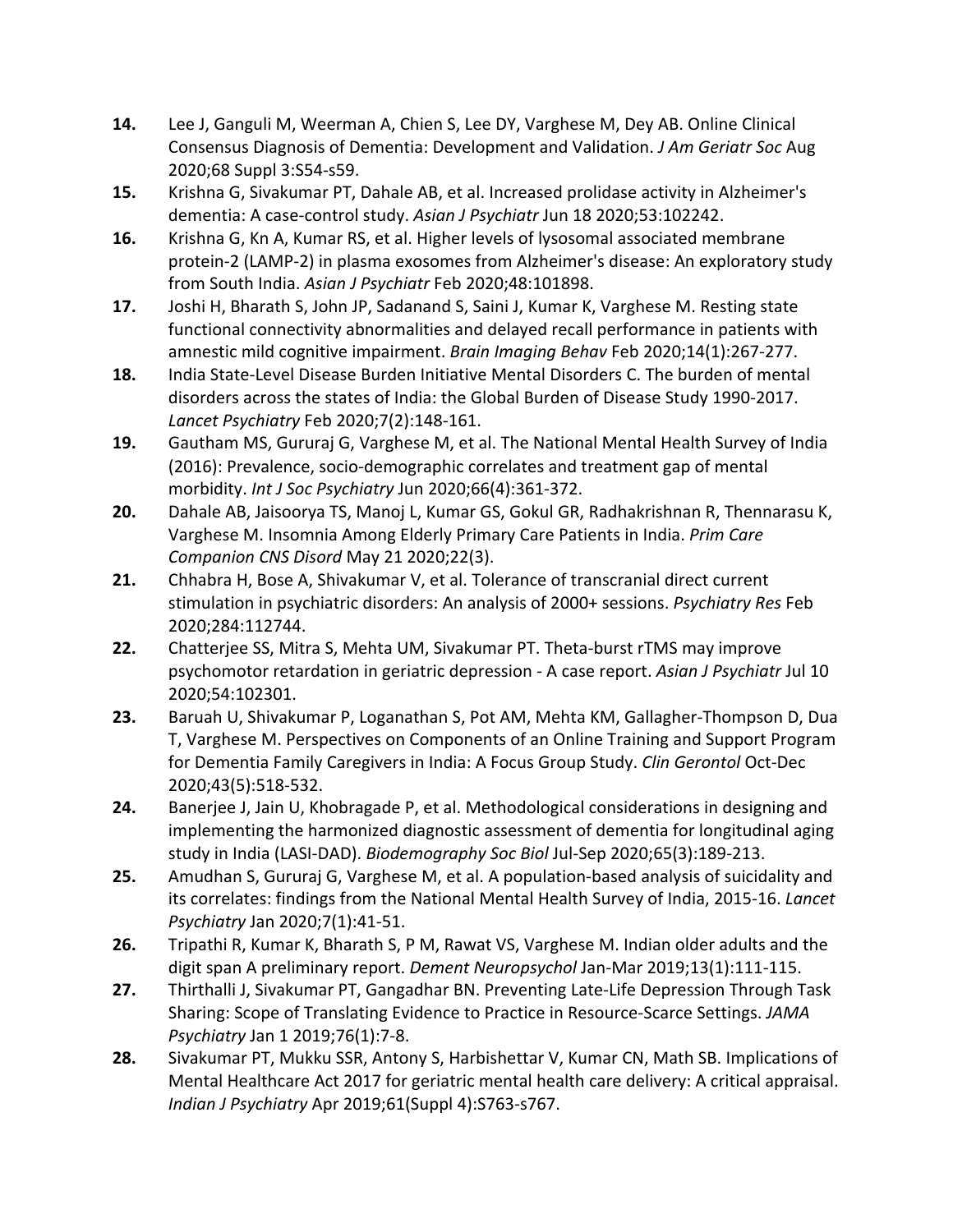- **29.** Najar AH, Sneha KM, Ashok A, et al. Derivation of iPSC lines from two patients with familial Alzheimer's disease from India. *Stem Cell Res* Jan 2019;34:101370.
- **30.** Mukku SSR, Sivakumar PT, Nagaraj C, Mangalore S, Harbishettar V, Varghese M. Clinical utility of 18F-FDG-PET/MRI brain in dementia: Preliminary experience from a geriatric clinic in South India. *Asian J Psychiatr* Aug 2019;44:99-105.
- **31.** Mukku S, Safal SS, Pritam R, Nashi S, Nagarathna C, Pt S, Netravathi M. Neurosyphilis presenting as rapidly progressive psychosis & dementia - A forgotten entity. *Asian J Psychiatr* Feb 2019;40:103-106.
- **32.** Kokane A, Pakhare A, Gururaj G, et al. Mental Health Issues in Madhya Pradesh: Insights from National Mental Health Survey of India 2016. *Healthcare (Basel)* Mar 31 2019;7(2).
- **33.** Joshi H, Bharath S, Balachandar R, et al. Differentiation of Early Alzheimer's Disease, Mild Cognitive Impairment, and Cognitively Healthy Elderly Samples Using Multimodal Neuroimaging Indices. *Brain Connect* Nov 2019;9(9):730-741.
- **34.** Ganesh S, Ahmed PH, Nadella RK, et al. Exome sequencing in families with severe mental illness identifies novel and rare variants in genes implicated in Mendelian neuropsychiatric syndromes. *Psychiatry Clin Neurosci* Jan 2019;73(1):11-19.
- **35.** Arvind BA, Gururaj G, Loganathan S, et al. Prevalence and socioeconomic impact of depressive disorders in India: multisite population-based cross-sectional study. *BMJ Open* Jun 27 2019;9(6):e027250.
- **36.** Ahmed PH, V V, More RP, Viswanath B, Jain S, Rao MS, Mukherjee O. INDEX-db: The Indian Exome Reference Database (Phase I). *J Comput Biol* Mar 2019;26(3):225-234.
- **37.** Viswanath B, Rao NP, Narayanaswamy JC, et al. Discovery biology of neuropsychiatric syndromes (DBNS): a center for integrating clinical medicine and basic science. *BMC Psychiatry* Apr 18 2018;18(1):106.
- **38.** Varghese M, Dahale AB. The Geropsychiatric Interview- Assessment and Diagnosis. *Indian J Psychiatry* Feb 2018;60(Suppl 3):S301-s311.
- **39.** Syama A, Sen S, Kota LN, et al. Mutation burden profile in familial Alzheimer's disease cases from India. *Neurobiol Aging* Apr 2018;64:158.e157-158.e113.
- **40.** Shaji KS, Sivakumar PT, Rao GP, Paul N. Clinical Practice Guidelines for Management of Dementia. *Indian J Psychiatry* Feb 2018;60(Suppl 3):S312-s328.
- **41.** Reddy MSS, Achary U, Harbishettar V, Sivakumar PT, Varghese M. Paradoxical reaction to benzodiazepines in elderly - Case series. *Asian J Psychiatr* Jun 2018;35:8-10.
- **42.** Pradeep BS, Gururaj G, Varghese M, et al. National Mental Health Survey of India, 2016 Rationale, design and methods. *PLoS One* 2018;13(10):e0205096.
- **43.** Mukku SSR, Sivakumar PT, Varghese M. Clozapine use in geriatric patients- Challenges. *Asian J Psychiatr* Mar 2018;33:63-67.
- **44.** Mukku SSR, Selvaraj S, Parlikar R, et al. High-Definition Transcranial direct current stimulation (HD-tDCS) for auditory hallucinations in dementia-A case series. *Asian J Psychiatr* Oct 2018;37:102-105.
- **45.** Mukku SSR, Harbishettar V, Sivakumar PT. Psychological morbidity after job retirement: A review. *Asian J Psychiatr* Oct 2018;37:58-63.
- **46.** Mukku SSR, Chintala H, Nagaraj C, Mangalore S, Sivakumar PT, Varghese M. Posterior cortical atrophy variant of Alzheimer's dementia-A case report. *Asian J Psychiatr* Jun 2018;35:109-112.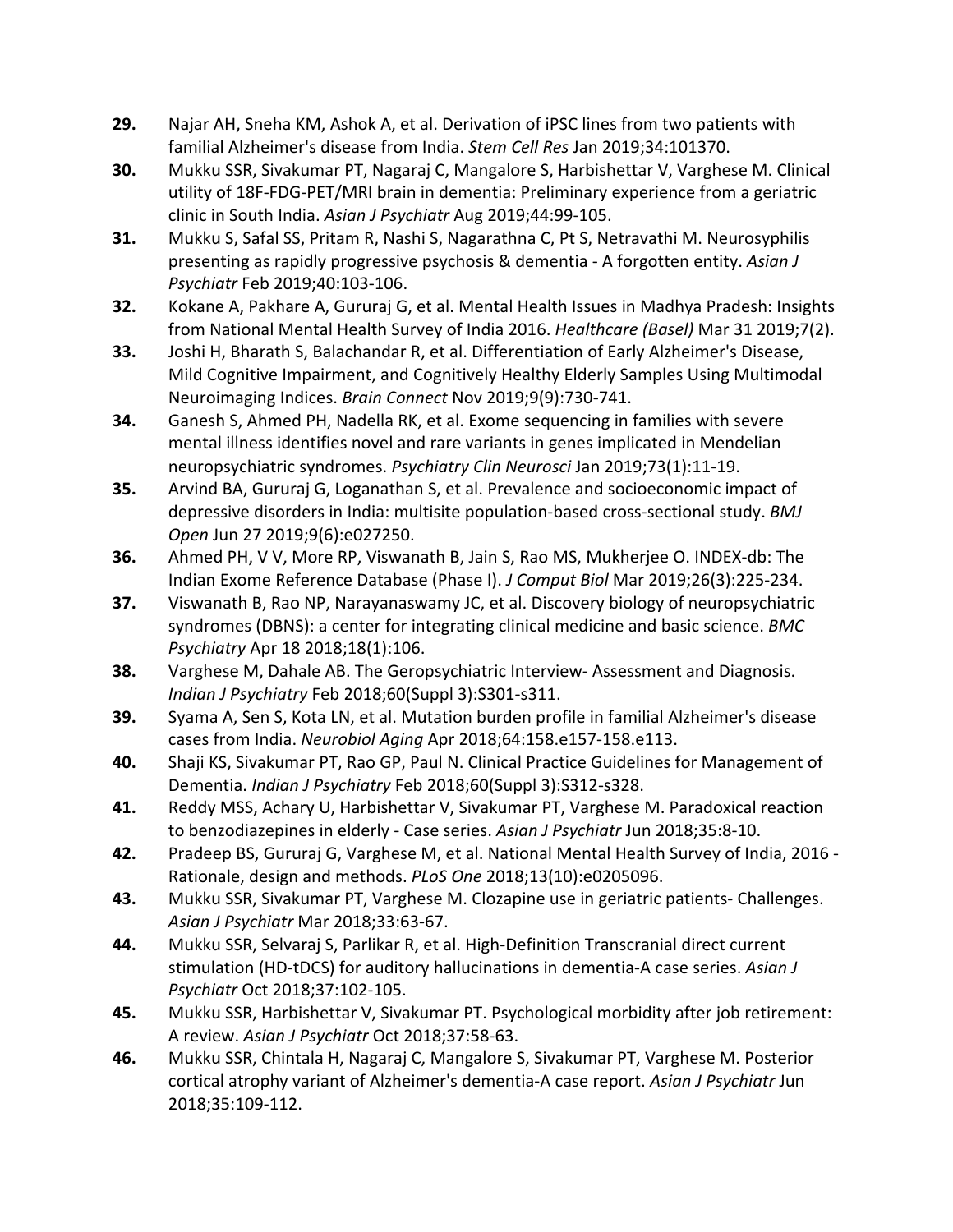- **47.** Mukku SSR, Achary U, Sivakumar PT, Varghese M. Recurrent truncal dystonia (Pisa syndrome) due to donepezil - A case report. *Asian J Psychiatr* Jun 2018;35:47-49.
- **48.** Michael A, Thirumoorthy A, Girish N, Sivakumar PT. Training Community health workers in geriatric mental health: Process of manual development and pilot testing findings. *Asian J Psychiatr* Dec 2018;38:12-15.
- **49.** Mehta KM, Gallagher-Thompson D, Varghese M, et al. iSupport, an online training and support program for caregivers of people with dementia: study protocol for a randomized controlled trial in India. *Trials* May 8 2018;19(1):271.
- **50.** India State-Level Disease Burden Initiative Suicide C. Gender differentials and state variations in suicide deaths in India: the Global Burden of Disease Study 1990-2016. *Lancet Public Health* Oct 2018;3(10):e478-e489.
- **51.** Sinha P, Yohannan S, Thirumoorthy A, Sivakumar PT. Predictors of Desire to Institutionalization in Dementia Caregivers From a Developing Country. *Am J Alzheimers Dis Other Demen* Aug 2017;32(5):245-251.
- **52.** Shankarappa BM, Kota LN, Purushottam M, et al. Effect of CLU and PICALM polymorphisms on AD risk: A study from south India. *Asian J Psychiatr* Jun 2017;27:7-11.
- **53.** Sagar R, Pattanayak RD, Chandrasekaran R, et al. Twelve-month prevalence and treatment gap for common mental disorders: Findings from a large-scale epidemiological survey in India. *Indian J Psychiatry* Jan-Mar 2017;59(1):46-55.
- **54.** Murugaraja V, Shivakumar V, Sivakumar PT, Sinha P, Venkatasubramanian G. Clinical utility and tolerability of transcranial direct current stimulation in mild cognitive impairment. *Asian J Psychiatr* Dec 2017;30:135-140.
- **55.** Loganathan S, Iyengar V, Chowdappa SV, Varghese M. Population trends and public awareness of healthy and pathological ageing in India: A brief overview. *Asian J Psychiatr* Oct 2017;29:49-53.
- **56.** Krishna M, Kumar GM, Veena SR, et al. Birth size, risk factors across life and cognition in late life: protocol of prospective longitudinal follow-up of the MYNAH (MYsore studies of Natal effects on Ageing and Health) cohort. *BMJ Open* Feb 16 2017;7(2):e012552.
- **57.** India State-Level Disease Burden Initiative C. Nations within a nation: variations in epidemiological transition across the states of India, 1990-2016 in the Global Burden of Disease Study. *Lancet* Dec 2 2017;390(10111):2437-2460.
- **58.** Hossien SA, Loganathan S, Kolar Sridara Murthy M, Palanimuthu Thangaraju S, Bharath S, Varghese M. Pathways to care among persons with dementia: Study from a tertiary care center. *Asian J Psychiatr* Dec 2017;30:59-64.
- **59.** Bharath S, Sadanand S, Kumar KJ, Balachandar R, Joshi H, Varghese M. Clinical and neuropsychological profile of persons with mild cognitive impairment, a hospital based study from a lower and middle income country. *Asian J Psychiatr* Dec 2017;30:185-189.
- **60.** Bharath S, Joshi H, John JP, Balachandar R, Sadanand S, Saini J, Kumar KJ, Varghese M. A Multimodal Structural and Functional Neuroimaging Study of Amnestic Mild Cognitive Impairment. *Am J Geriatr Psychiatry* Feb 2017;25(2):158-169.
- **61.** Balachandar R, Bharath S, John JP, Joshi H, Sadanand S, Saini J, Kumar KJ, Varghese M. Resting-State Functional Connectivity Changes Associated with Visuospatial Cognitive Deficits in Patients with Mild Alzheimer Disease. *Dement Geriatr Cogn Disord* 2017;43(5- 6):229-236.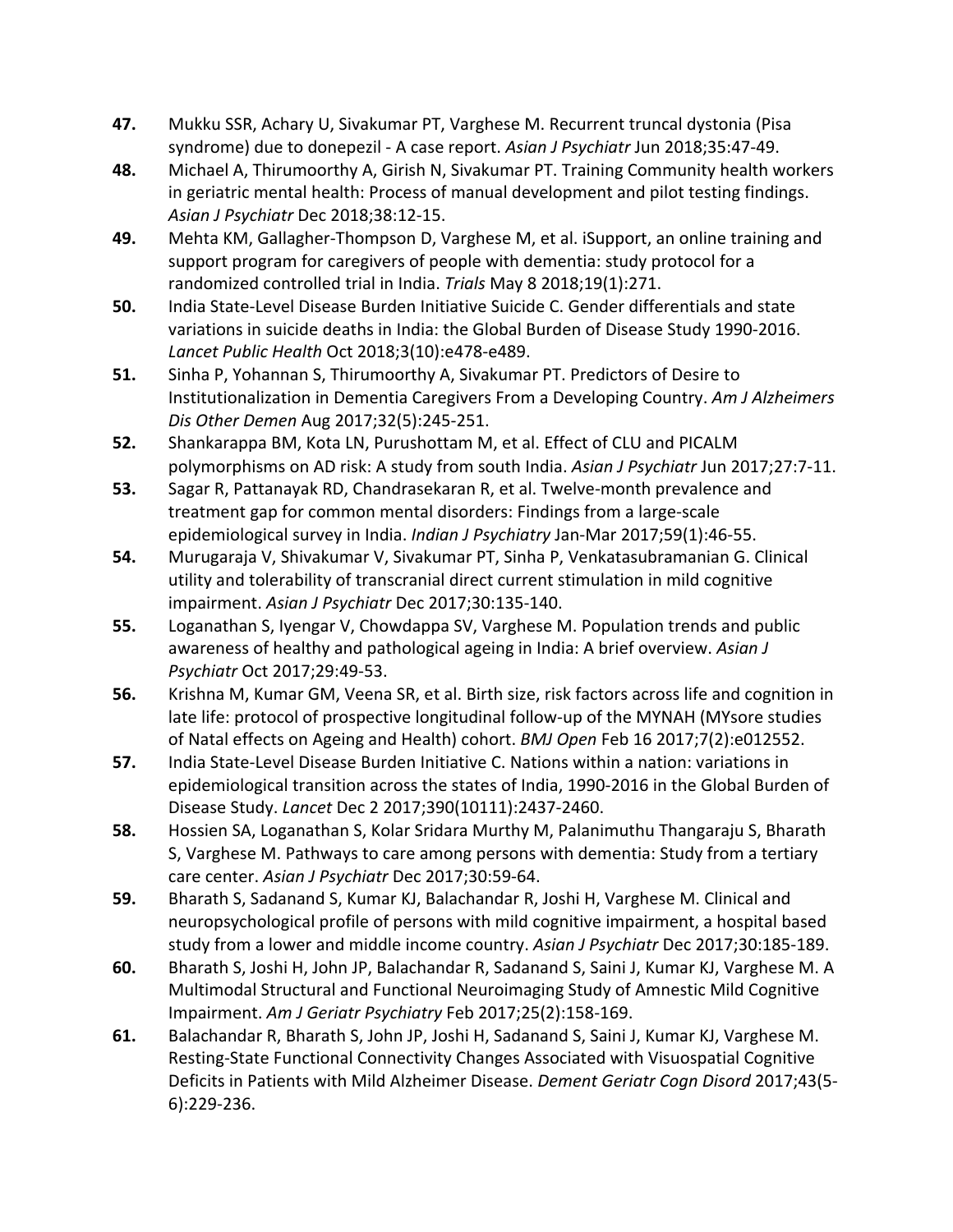- **62.** Tripathi R, Kumar K, Balachandar R, Marimuthu P, Varghese M, Bharath S. Cognitive markers of mild cognitive impairment: An Indian experience. *Ann Indian Acad Neurol*  Jan-Mar 2016;19(1):164.
- **63.** Shah H, Albanese E, Duggan C, et al. Research priorities to reduce the global burden of dementia by 2025. *Lancet Neurol* Nov 2016;15(12):1285-1294.
- **64.** Agarwal SM, Rajur S, Bose A, et al. Use of transcranial direct current stimulation (tDCS) in a woman with behavioral variant fronto-temporal dementia. *Asian J Psychiatr* Jun 2016;21:31-32.
- **65.** Tripathi R, Kumar K, Balachandar R, Marimuthu P, Varghese M, Bharath S. Neuropsychological markers of mild cognitive impairment: A clinic based study from urban India. *Ann Indian Acad Neurol* Apr-Jun 2015;18(2):177-180.
- **66.** Sivakumar PT, Kalmady SV, Venkatasubramanian G, et al. Volumetric analysis of hippocampal sub-regions in late onset depression: a 3 tesla magnetic resonance imaging study. *Asian J Psychiatr* Feb 2015;13:38-43.
- **67.** Shivakumar P, Sadanand S, Bharath S, Girish N, Philip M, Varghese M. Identifying psychological distress in elderly seeking health care. *Indian J Public Health* Jan-Mar 2015;59(1):18-23.
- **68.** Shenoy S, Bose A, Chhabra H, et al. Transcranial direct current stimulation (tDCS) for auditory verbal hallucinations in schizophrenia during pregnancy: a case report. *Brain Stimul* Jan-Feb 2015;8(1):163-164.
- **69.** Narayan SM, Varghese M, Hepburn K, Lewis M, Paul I, Bhimani R. Caregiving experiences of family members of persons with dementia in south India. *Am J Alzheimers Dis Other Demen* Aug 2015;30(5):508-516.
- **70.** Kota LN, Bharath S, Purushottam M, Moily NS, Sivakumar PT, Varghese M, Pal PK, Jain S. Reduced telomere length in neurodegenerative disorders may suggest shared biology. *J Neuropsychiatry Clin Neurosci* 2015;27(2):e92-96.
- **71.** Huded CB, Bharath S, Chandra SR, Sivakumar PT, Varghese M, Subramanian S. Supportive CSF biomarker evidence to enhance the National Institute on Aging-Alzheimer's Association criteria for diagnosis of Alzheimer's type dementia--a study from Southern India. *Asian J Psychiatr* Feb 2015;13:44-47.
- **72.** Balachandar R, John JP, Saini J, et al. A study of structural and functional connectivity in early Alzheimer's disease using rest fMRI and diffusion tensor imaging. *Int J Geriatr Psychiatry* May 2015;30(5):497-504.
- **73.** Tripathi R, Kumar K, Bharath S, Marimuthu P, Varghese M. Age, education and gender effects on neuropsychological functions in healthy Indian older adults. *Dement Neuropsychol* Apr-Jun 2014;8(2):148-154.
- **74.** Sharma E, Venkatasubramanian G, Varambally S, Sivakumar PT, Subbakrishna DK, Gangadhar BN. Antipsychotic induced metabolic changes & treatment response: a prospective study. *Asian J Psychiatr* Oct 2014;11:39-44.
- **75.** Kota LN, Bharath S, Purushottam M, Paul P, Sivakumar PT, Varghese M, Jain S. Reduced telomere length in subjects with dementia and diabetes mellitus type 2 is independent of apolipoprotein E4 genotype. *Asian J Psychiatr* Dec 2014;12:58-62.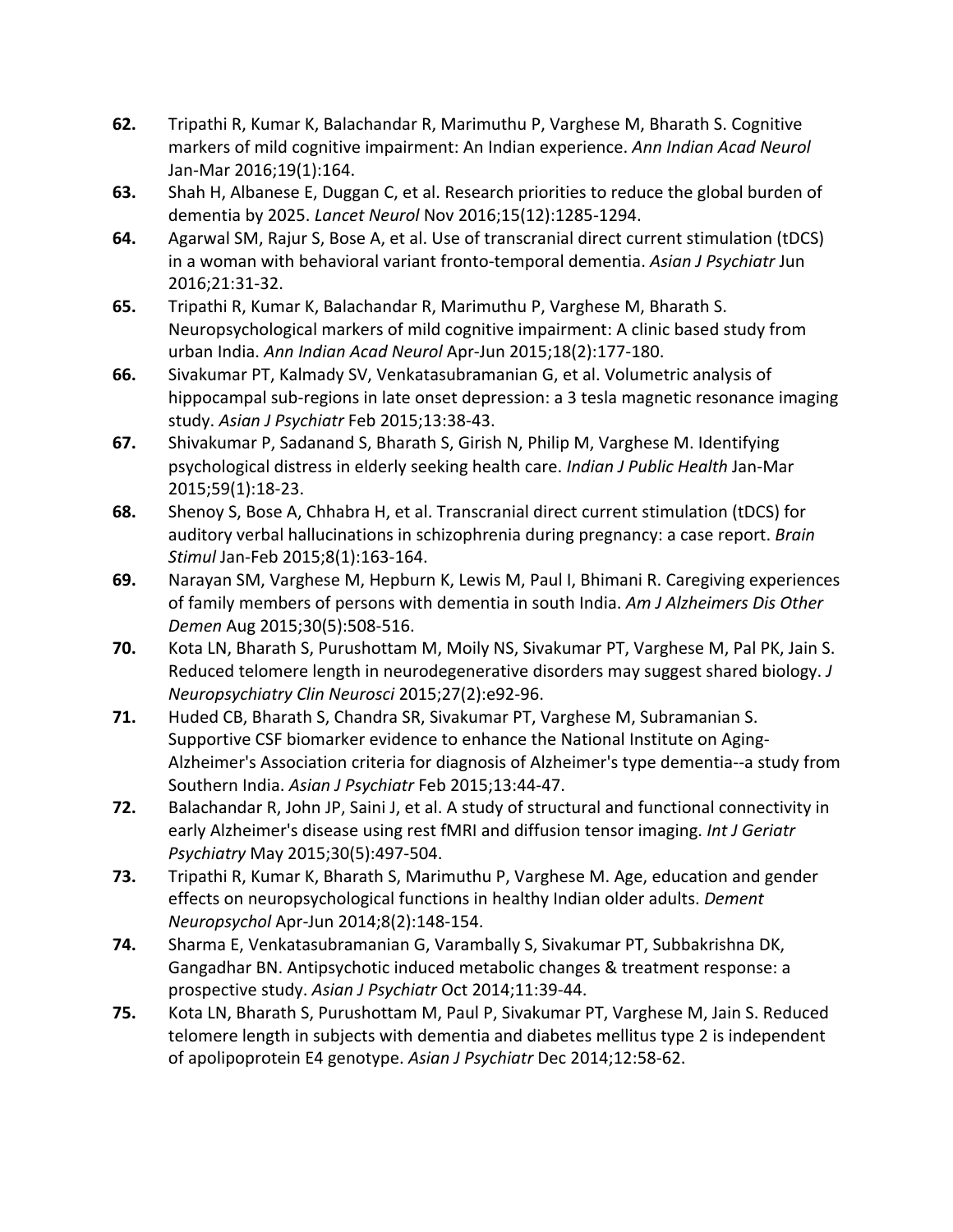- **76.** Arasappa R, Rao NP, Venkatasubramanian G, Reddy NN, Behere RV, Sivakumar PT, Gangadhar BN. Rimonabant-induced depression in schizophrenia. *Indian J Psychiatry*  Apr 2014;56(2):205.
- **77.** Tripathi R, Kumar JK, Bharath S, Marimuthu P, Varghese M. Clinical validity of NIMHANS neuropsychological battery for elderly: A preliminary report. *Indian J Psychiatry* Jul 2013;55(3):279-282.
- **78.** Sadanand S, Shivakumar P, Girish N, et al. Identifying elders with neuropsychiatric problems in a clinical setting. *J Neurosci Rural Pract* Aug 2013;4(Suppl 1):S24-30.
- **79.** Hariprasad VR, Sivakumar PT, Koparde V, Varambally S, Thirthalli J, Varghese M, Basavaraddi IV, Gangadhar BN. Effects of yoga intervention on sleep and quality-of-life in elderly: A randomized controlled trial. *Indian J Psychiatry* Jul 2013;55(Suppl 3):S364- 368.
- **80.** Hariprasad VR, Koparde V, Sivakumar PT, Varambally S, Thirthalli J, Varghese M, Basavaraddi IV, Gangadhar BN. Randomized clinical trial of yoga-based intervention in residents from elderly homes: Effects on cognitive function. *Indian J Psychiatry* Jul 2013;55(Suppl 3):S357-363.
- **81.** Bagepally BS, John JP, Varghese M, Halahalli HN, Kota L, Sivakumar PT, Bharath S, Jain S. Relationship of clinical and cognitive variables with brain morphometric abnormalities in Alzheimer's disease: a voxel based morphometric study using 3-tesla MRI. *Aging Dis*  2013;4(5):235-243.
- **82.** Sureshkumar R, Bharath S, Jain S, et al. ApoE4 and late onset depression in Indian population. *J Affect Disord* Feb 2012;136(3):244-248.
- **83.** Phutane VH, Thirthalli J, Sivakumar PT, et al. Barriers to discharge of patients from a government-run day-care psychiatric rehabilitation center in India. *Asian J Psychiatr* Mar 2012;5(1):34-37.
- **84.** Kota LN, Shankarappa BM, Shivakumar P, et al. Dementia and diabetes mellitus: association with apolipoprotein e4 polymorphism from a hospital in southern India. *Int J Alzheimers Dis* 2012;2012:702972.
- **85.** Bagepally BS, Halahalli HN, John JP, et al. Apolipoprotein E4 and brain white matter integrity in Alzheimer's disease: tract-based spatial statistics study under 3-Tesla MRI. *Neurodegener Dis* 2012;10(1-4):145-148.
- **86.** Vinay HR, Sundar GS, Behere RV, Arasappa R, Rao NP, Venkatasubramanian G, Sivakumar PT, Gangadhar BN. Effect of risperidone on metabolic parameters in antipsychotic-naïve schizophrenia: A prospective one year follow-up study. *Asian J Psychiatr* Mar 2011;4(1):73-74.
- **87.** Sharma E, Rao NP, Venkatasubramanian G, Behere RV, Varambally S, Sivakumar PT, Gangadhar BN. Relation between weight gain and clinical improvement: is there a metabolic threshold for second generation antipsychotics? *Psychiatry Res* Mar 30 2011;186(1):155.
- **88.** Prince M, Acosta D, Ferri CP, et al. A brief dementia screener suitable for use by nonspecialists in resource poor settings--the cross-cultural derivation and validation of the brief Community Screening Instrument for Dementia. *Int J Geriatr Psychiatry* Sep 2011;26(9):899-907.